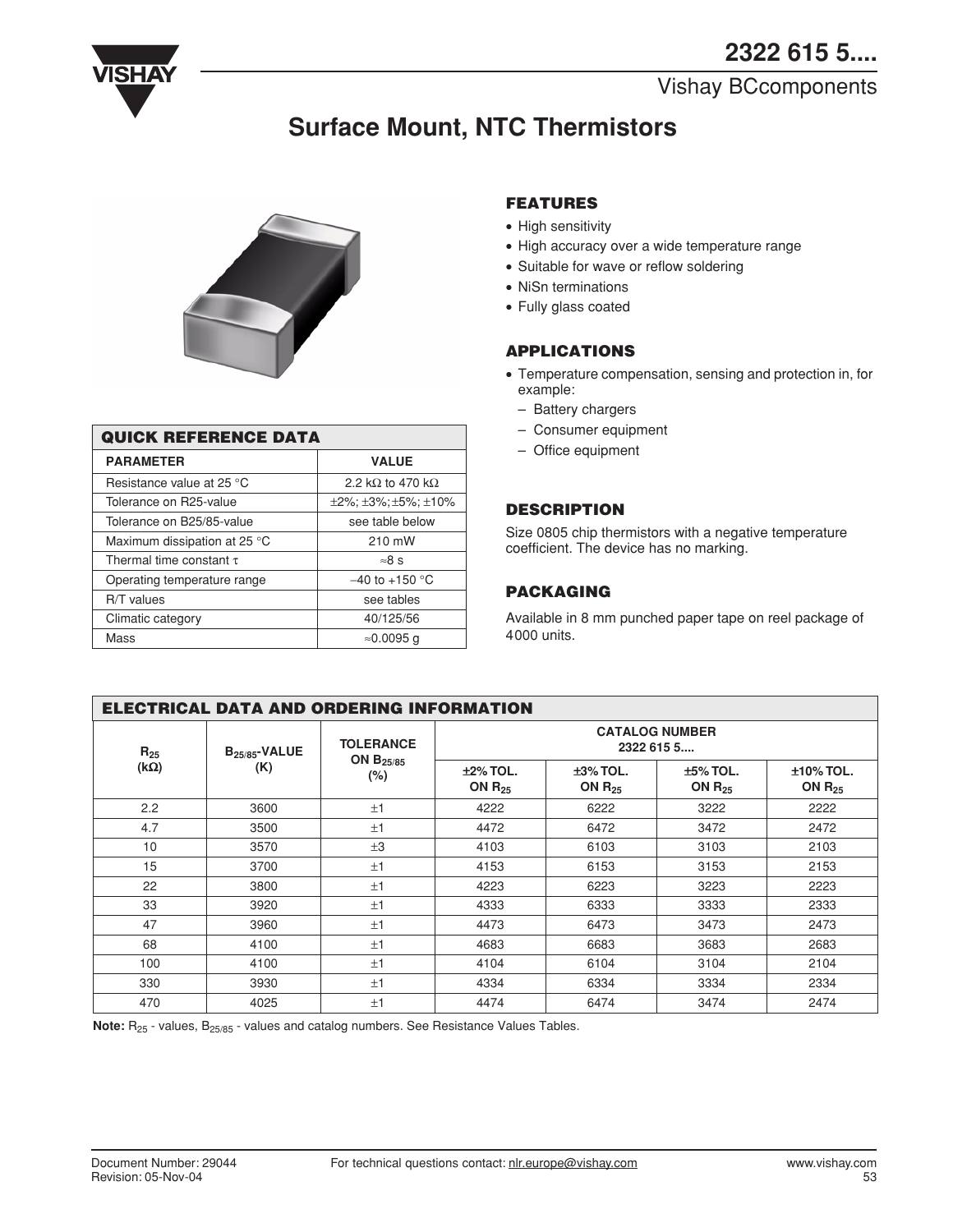Vishay BCcomponents Surface Mount, NTC Thermistors



## **DIMENSIONS** in millimeters



|               | w               |                | $L_2$ and $L_3$<br>MIN. | -4<br>MIN. |
|---------------|-----------------|----------------|-------------------------|------------|
| $2.0 \pm 0.2$ | 1.25 $\pm$ 0.15 | $0.8 \pm 0.15$ | 0.2                     | 0.55       |

| RESISTANCE VALUES AT INTERMEDIATE TEMPERATURES WITH $R_{25}$ AT 2.2 K $\Omega$ |            |                                      |                                |
|--------------------------------------------------------------------------------|------------|--------------------------------------|--------------------------------|
|                                                                                |            | <b>CATALOG NUMBER 2322 615 5.222</b> |                                |
| $\mathsf{T}_{\mathsf{oper}}$                                                   | $R_T$      | <b>TC</b>                            | <b>AR/R DUE TO B-TOLERANCE</b> |
| $(\overline{C})$                                                               | $(\Omega)$ | $(\frac{\%}{K})$                     | (%)                            |
| $-40$                                                                          | 57658      | $-6.26$                              | 7.58                           |
| $-35$                                                                          | 42410      | $-6.03$                              | 6.83                           |
| $-30$                                                                          | 31537      | $-5.82$                              | 6.13                           |
| $-25$                                                                          | 23698      | $-5.61$                              | 5.45                           |
| $-20$                                                                          | 17986      | $-5.42$                              | 4.80                           |
| $-15$                                                                          | 13782      | $-5.23$                              | 4.18                           |
| $-10$                                                                          | 10657      | $-5.06$                              | 3.58                           |
| $-5$                                                                           | 8312       | $-4.89$                              | 3.01                           |
| $\mathbf 0$                                                                    | 6537       | $-4.72$                              | 2.46                           |
| $\overline{5}$                                                                 | 5182       | $-4.57$                              | 1.93                           |
| 10                                                                             | 4139       | $-4.42$                              | 1.42                           |
| $\overline{15}$                                                                | 3330       | $-4.28$                              | 0.93                           |
| $\overline{20}$                                                                | 2698       | $-4.14$                              | 0.46                           |
| $\overline{25}$                                                                | 2200       | $-4.02$                              | 0.00                           |
| $\overline{30}$                                                                | 1805       | $-3.89$                              | 0.22                           |
| $\overline{35}$                                                                | 1491       | $-3.77$                              | 0.43                           |
| $\overline{40}$                                                                | 1238       | $-3.66$                              | 0.64                           |
| $\overline{45}$                                                                | 1034       | $-3.55$                              | 0.84                           |
| $\overline{50}$                                                                | 868        | $-3.45$                              | 1.03                           |
| $\overline{55}$                                                                | 732        | $-3.35$                              | 1.22                           |
| 60                                                                             | 621.0      | $-3.25$                              | 1.40                           |
| 65                                                                             | 529.0      | $-3.16$                              | 1.58                           |
| $\overline{70}$                                                                | 452.7      | $-3.07$                              | 1.75                           |
| $\overline{75}$                                                                | 389.1      | $-2.99$                              | 1.92                           |
| $\overline{80}$                                                                | 335.8      | $-2.90$                              | 2.08                           |
| 85                                                                             | 291.0      | $-2.83$                              | 2.23                           |
| 90                                                                             | 253.2      | $-2.75$                              | 2.54                           |
| $\overline{95}$                                                                | 221.0      | $-2.68$                              | 2.85                           |
| 100                                                                            | 193.7      | $-2.61$                              | 3.14                           |
| $\overline{105}$                                                               | 170.3      | $-2.54$                              | 3.43                           |
| 110                                                                            | 150.2      | $-2.48$                              | 3.71                           |
| $\overline{115}$                                                               | 132.9      | $-2.41$                              | 3.98                           |
| 120                                                                            | 118.0      | $-2.35$                              | 4.24                           |
| 125                                                                            | 105.0      | $-2.20$                              | 4.50                           |
| $\frac{130}{ }$                                                                | 93.80      | $-2.24$                              | 4.76                           |
| 135                                                                            | 83.94      | $-2.19$                              | 5.00                           |
| 140                                                                            | 75.35      | $-2.13$                              | 5.25                           |
| 145                                                                            | 67.81      | $-2.08$                              | 5.48                           |
| 150                                                                            | 61.17      | $-2.04$                              | 5.71                           |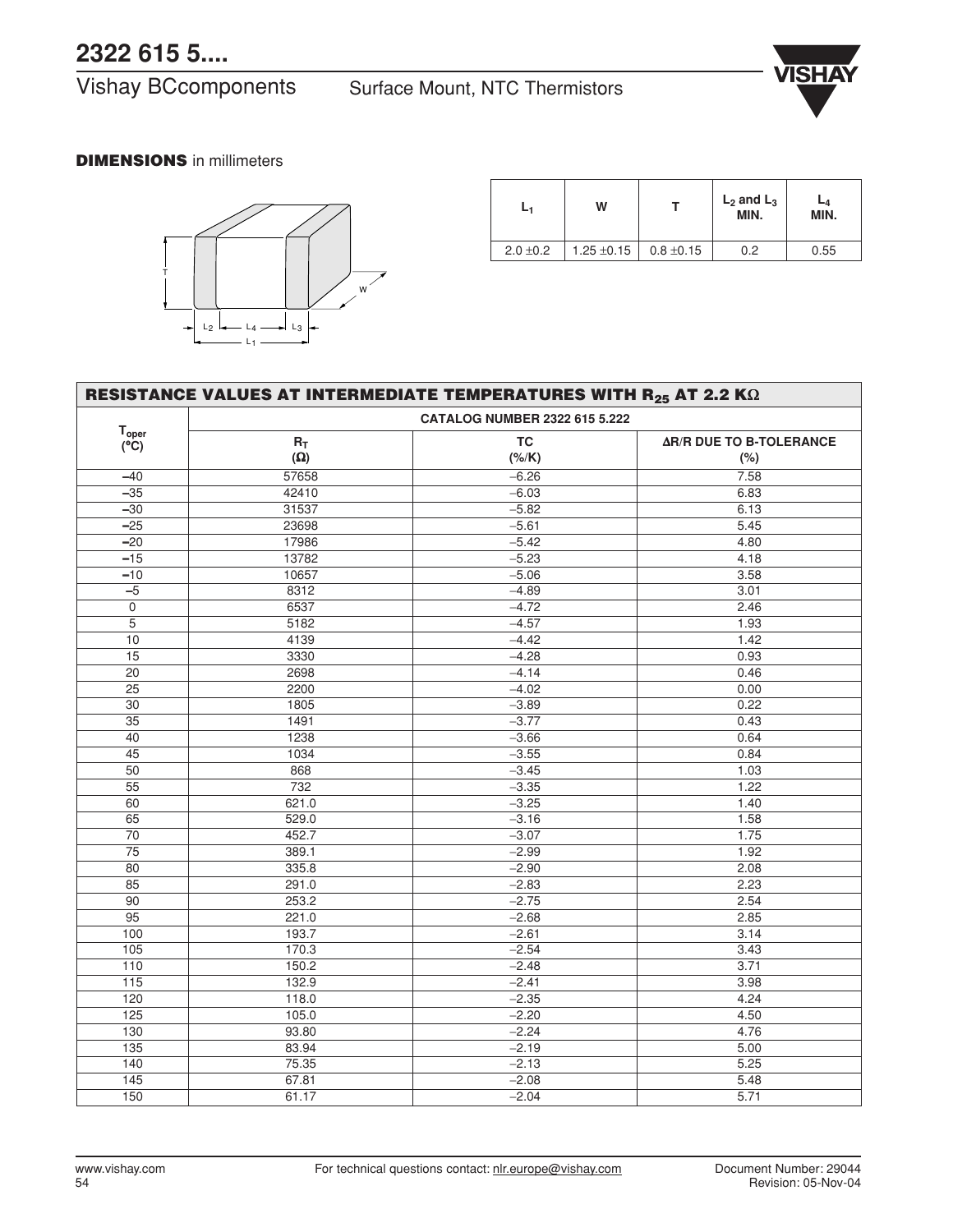

|                                    |            | <b>CATALOG NUMBER 2322 615 5.472</b> |                                |
|------------------------------------|------------|--------------------------------------|--------------------------------|
| T <sub>oper</sub><br>$(^{\circ}C)$ | $R_T$      | <b>TC</b>                            | <b>AR/R DUE TO B-TOLERANCE</b> |
|                                    | $(\Omega)$ | $(*/K)$                              | (%)                            |
| $-40$                              | 101275     | $-5.75$                              | 7.58                           |
| $-35$                              | 76325      | $-5.57$                              | 6.83                           |
| $-30$                              | 58034      | $-5.39$                              | 6.13                           |
| $-25$                              | 44505      | $-5.22$                              | 5.45                           |
| $-20$                              | 434413     | $-5.06$                              | 4.80                           |
| $-15$                              | 26821      | $-4.91$                              | 4.18                           |
| $-10$                              | 21065      | $-7.76$                              | 3.58                           |
| $-5$                               | 16667      | $-4.61$                              | 3.01                           |
| $\mathsf{O}\xspace$                | 13280      | $-4.47$                              | 2.46                           |
| 5                                  | 10654      | $-4.34$                              | 1.93                           |
| $10$                               | 8603       | $-4.21$                              | 1.42                           |
| $\overline{15}$                    | 6991       | $-4.09$                              | 0.93                           |
| $\overline{20}$                    | 5716       | $-3.97$                              | 0.46                           |
| $\overline{25}$                    | 4700       | $-3.86$                              | 0.00                           |
| $\overline{30}$                    | 3887       | $-3.75$                              | 0.22                           |
| 35                                 | 3231       | $-3.64$                              | 0.43                           |
| 40                                 | 2700       | $-3.54$                              | 0.64                           |
| $\overline{45}$                    | 2268       | $-3.44$                              | 0.84                           |
| 50                                 | 1914       | $-3.35$                              | 1.03                           |
| $\overline{55}$                    | 1623       | $-3.26$                              | 1.22                           |
| 60                                 | 1381.7     | $-3.17$                              | 1.40                           |
| 65                                 | 1181.7     | $-3.09$                              | 1.58                           |
| $\overline{70}$                    | 1014.7     | $-3.01$                              | 1.75                           |
| $\overline{75}$                    | 874.8      | $-2.93$                              | 1.92                           |
| 80                                 | 757.1      | $-2.85$                              | 2.08                           |
| 85                                 | 657.7      | $-2.78$                              | 2.23                           |
| 90                                 | 573.3      | $-2.71$                              | 2.54                           |
| $\overline{95}$                    | 501.5      | $-2.64$                              | 2.85                           |
| 100                                | 440.1      | $-2.58$                              | 3.14                           |
| 105                                | 387.5      | $-2.52$                              | 3.43                           |
| 110                                | 342.2      | $-2.46$                              | 3.71                           |
| 115                                | 303.1      | $-2.40$                              | 3.98                           |
| 120                                | 269.2      | $-2.34$                              | 4.24                           |
| 125                                | 239.8      | $-2.29$                              | 4.50                           |
| 130                                | 214.2      | $-2.23$                              | 4.76                           |
| 135                                | 191.82     | $-2.18$                              | 5.00                           |
| 140                                | 172.20     | $-2.13$                              | 5.25                           |
| $\overline{145}$                   | 154.96     | $-2.09$                              | 5.48                           |
| 150                                | 139.78     | $-2.04$                              | 5.71                           |

| RESISTANCE VALUES AT INTERMEDIATE TEMPERATURES WITH $R_{25}$ AT 10 K $\Omega$ |                     |                                      |                                          |  |
|-------------------------------------------------------------------------------|---------------------|--------------------------------------|------------------------------------------|--|
|                                                                               |                     | <b>CATALOG NUMBER 2322 615 5.103</b> |                                          |  |
| T <sub>oper</sub><br>(°C)                                                     | $R_T$<br>$(\Omega)$ | TC<br>(% / K)                        | <b>AR/R DUE TO B-TOLERANCE</b><br>$(\%)$ |  |
| $-40$                                                                         | 232634              | $-5.92$                              | 11.22                                    |  |
| $-35$                                                                         | 173538              | $-5.71$                              | 10.14                                    |  |
| $-30$                                                                         | 130769              | $-5.51$                              | 9.10                                     |  |
| $-25$                                                                         | 99489               | $-5.33$                              | 8.11                                     |  |
| $-20$                                                                         | 76385               | $-5.15$                              | 7.15                                     |  |
| $-15$                                                                         | 59157               | $-4.98$                              | 6.24                                     |  |
| $-10$                                                                         | 46194               | $-4.82$                              | 5.35                                     |  |
| $-5$                                                                          | 36356               | $-4.67$                              | 4.50                                     |  |
|                                                                               | 28829               | $-4.52$                              | 3.68                                     |  |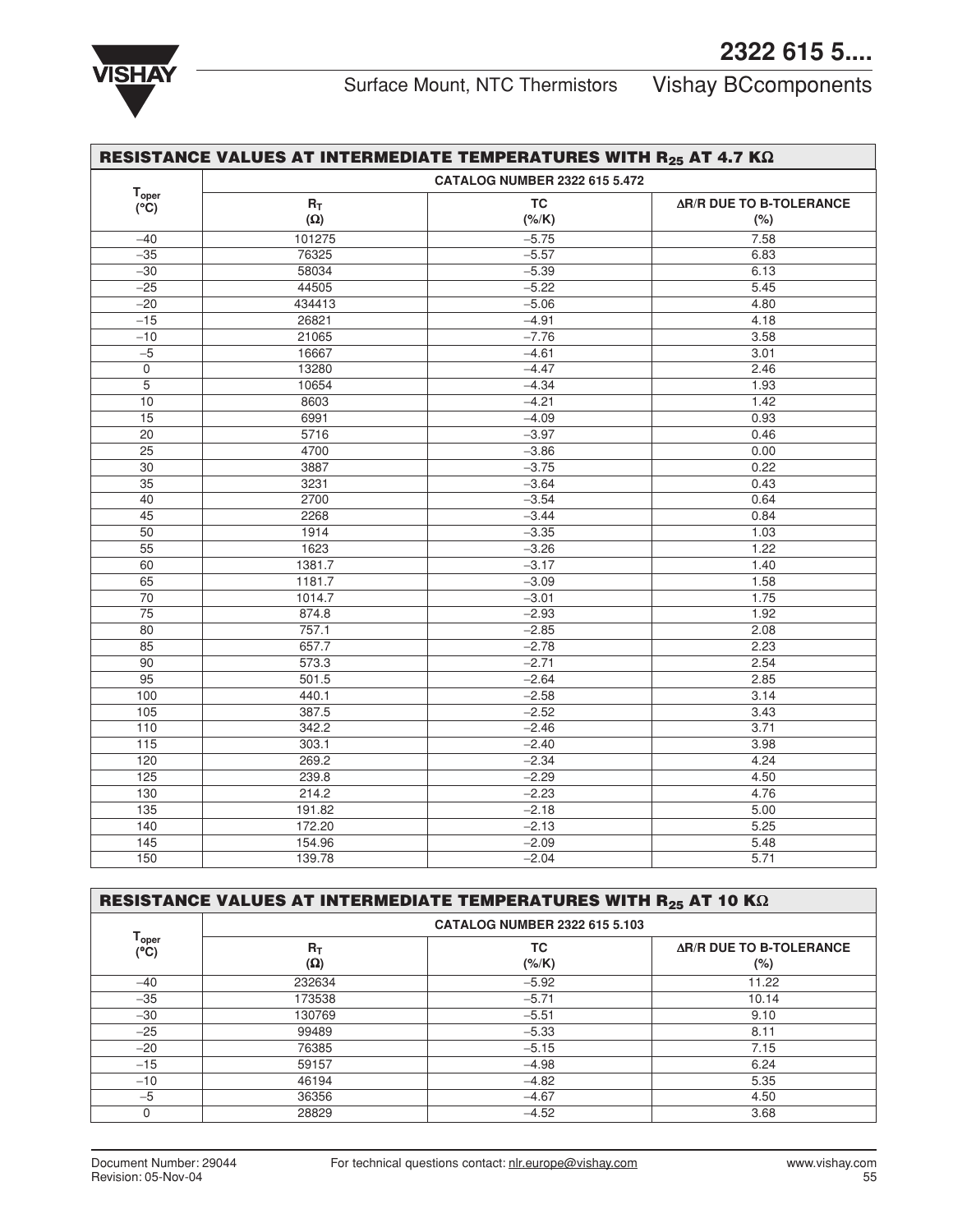Vishay BCcomponents Surface Mount, NTC Thermistors



|                        |            | CATALOG NUMBER 2322 615 5.103 |                                |  |
|------------------------|------------|-------------------------------|--------------------------------|--|
| $T_{\rm oper}$<br>(°C) | $R_T$      | <b>TC</b>                     | <b>AR/R DUE TO B-TOLERANCE</b> |  |
|                        | $(\Omega)$ | (%K)                          | (%)                            |  |
| 5                      | 23025      | $-4.38$                       | 2.89                           |  |
| 10                     | 18515      | $-4.25$                       | 2.13                           |  |
| 15                     | 14986      | $-4.12$                       | 1.40                           |  |
| 20                     | 12205      | $-4.00$                       | 0.69                           |  |
| 25                     | 10000      | $-3.88$                       | 0.00                           |  |
| 30                     | 8240       | $-3.77$                       | 0.66                           |  |
| 35                     | 6827       | $-3.66$                       | 1.31                           |  |
| 40                     | 5687       | $-3.56$                       | 1.93                           |  |
| 45                     | 4760       | $-3.46$                       | 2.53                           |  |
| 50                     | 4004.16    | $-3.37$                       | 3.11                           |  |
| 55                     | 3383.77    | $-3.28$                       | 3.68                           |  |
| 60                     | 2872.26    | $-3.19$                       | 4.23                           |  |
| 65                     | 2448.52    | $-3.11$                       | 4.76                           |  |
| 70                     | 2095.90    | $-3.03$                       | 5.28                           |  |
| 75                     | 1801.17    | $-2.95$                       | 5.78                           |  |
| 80                     | 1553.80    | $-2.88$                       | 6.27                           |  |
| 85                     | 1345.33    | $-2.81$                       | 6.74                           |  |
| 90                     | 1168.95    | $-2.74$                       | 7.20                           |  |
| 95                     | 1019.16    | $-2.67$                       | 7.65                           |  |
| 100                    | 891.48     | $-2.61$                       | 8.09                           |  |
| 105                    | 782.28     | $-2.54$                       | 8.51                           |  |
| 110                    | 688.56     | $-2.48$                       | 8.93                           |  |
| 115                    | 607.85     | $-2.43$                       | 9.33                           |  |
| 120                    | 538.14     | $-2.37$                       | 9.73                           |  |
| 125                    | 477.73     | $-2.32$                       | 10.11                          |  |
| 130                    | 425.24     | $-2.26$                       | 10.48                          |  |
| 135                    | 379.49     | $-2.21$                       | 10.85                          |  |
| 140                    | 339.51     | $-2.17$                       | 11.20                          |  |
| 145                    | 304.47     | $-2.12$                       | 11.55                          |  |
| 150                    | 273.69     | $-2.07$                       | 11.89                          |  |

| RESISTANCE VALUES AT INTERMEDIATE TEMPERATURES WITH $R_{25}$ AT 15 K $\Omega$ |                     |                                      |                                          |  |
|-------------------------------------------------------------------------------|---------------------|--------------------------------------|------------------------------------------|--|
| T <sub>oper</sub><br>(°C)                                                     |                     | <b>CATALOG NUMBER 2322 615 5.153</b> |                                          |  |
|                                                                               | $R_T$<br>$(\Omega)$ | <b>TC</b><br>$(*/K)$                 | <b>AR/R DUE TO B-TOLERANCE</b><br>$(\%)$ |  |
| $-40$                                                                         | 391251              | $-6.14$                              | 11.22                                    |  |
| $-35$                                                                         | 289245              | $-5.94$                              | 10.14                                    |  |
| $-30$                                                                         | 215960              | $-5.75$                              | 9.10                                     |  |
| $-25$                                                                         | 162779              | $-5.56$                              | 8.11                                     |  |
| $-20$                                                                         | 123815              | $-5.38$                              | 7.15                                     |  |
| $-15$                                                                         | 95001               | $-5.21$                              | 6.24                                     |  |
| $-10$                                                                         | 73505               | $-5.05$                              | 5.35                                     |  |
| $-5$                                                                          | 57329               | $-4.89$                              | 4.50                                     |  |
| 0                                                                             | 45058               | $-4.74$                              | 3.68                                     |  |
| 5                                                                             | 35674               | $-4.60$                              | 2.89                                     |  |
| 10                                                                            | 28445               | $-4.46$                              | 2.13                                     |  |
| 15                                                                            | 22834               | $-4.33$                              | 1.40                                     |  |
| 20                                                                            | 18450               | $-4.20$                              | 0.69                                     |  |
| 25                                                                            | 15000               | $-4.08$                              | 0.00                                     |  |
| 30                                                                            | 12268               | $-3.96$                              | 0.66                                     |  |
| 35                                                                            | 10092               | $-3.85$                              | 1.31                                     |  |
| 40                                                                            | 8347                | $-3.74$                              | 1.93                                     |  |
| 45                                                                            | 6941                | $-3.64$                              | 2.53                                     |  |
| 50                                                                            | 5801.08             | $-3.54$                              | 3.11                                     |  |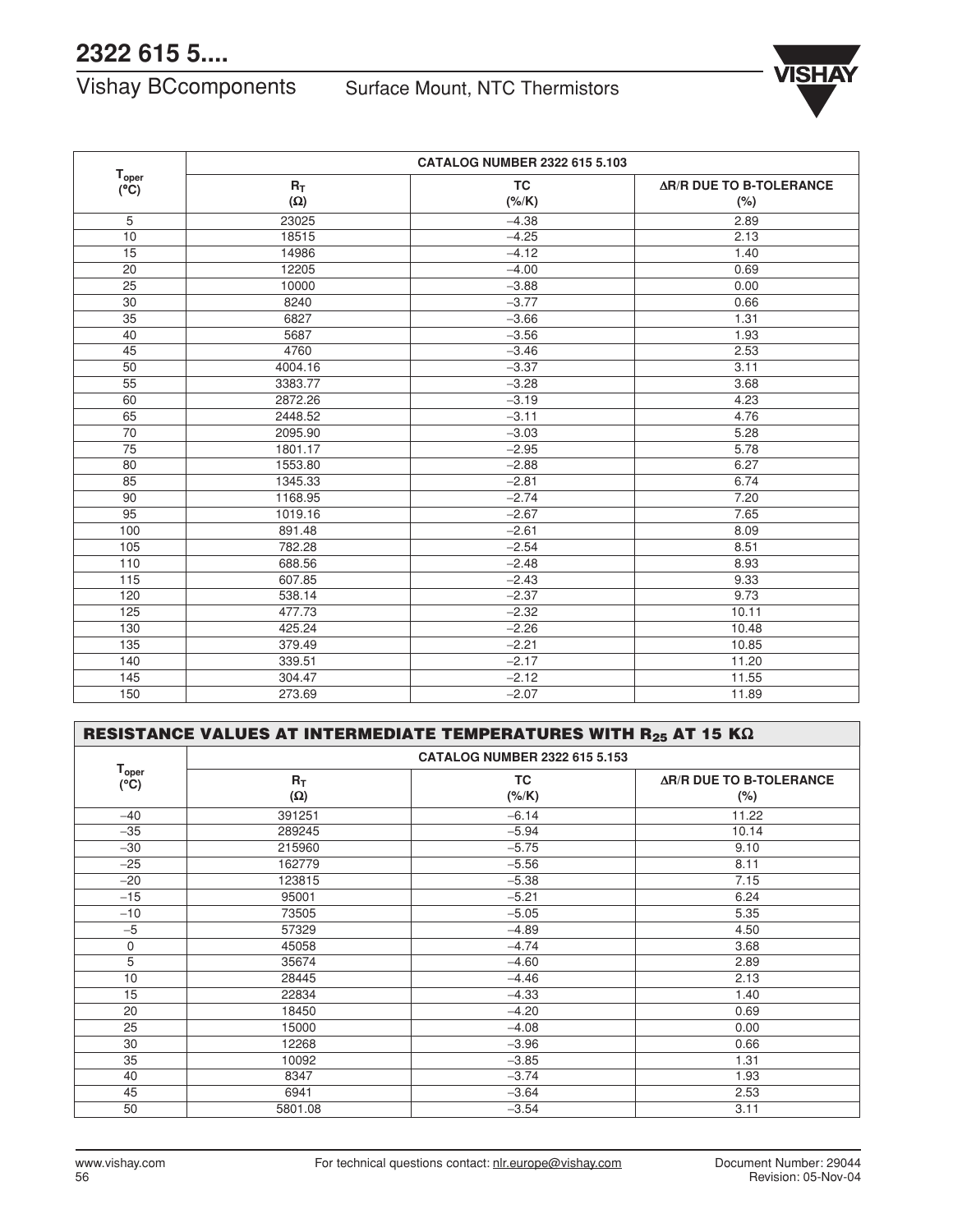

Surface Mount, NTC Thermistors Vishay BCcomponents

|                           |                     | <b>CATALOG NUMBER 2322 615 5.153</b> |                                          |
|---------------------------|---------------------|--------------------------------------|------------------------------------------|
| T <sub>oper</sub><br>(°C) | $R_T$<br>$(\Omega)$ | <b>TC</b><br>$(*/K)$                 | <b>AR/R DUE TO B-TOLERANCE</b><br>$(\%)$ |
| 55                        | 4872.07             | $-3.44$                              | 3.68                                     |
| 60                        | 4111.09             | $-3.35$                              | 4.23                                     |
| 65                        | 3484.70             | $-3.26$                              | 4.76                                     |
| 70                        | 2966.62             | $-3.18$                              | 5.28                                     |
| 75                        | 2536.16             | $-3.09$                              | 5.78                                     |
| 80                        | 2176.92             | $-3.02$                              | 6.27                                     |
| 85                        | 1875.84             | $-2.94$                              | 6.74                                     |
| 90                        | 1622.46             | $-2.87$                              | 7.20                                     |
| 95                        | 1408.39             | $-2.79$                              | 7.65                                     |
| 100                       | 1226.82             | $-2.73$                              | 8.09                                     |
| 105                       | 1072.25             | $-2.66$                              | 8.51                                     |
| 110                       | 940.20              | $-2.60$                              | 8.93                                     |
| 115                       | 827.00              | $-2.54$                              | 9.33                                     |
| 120                       | 729.62              | $-2.48$                              | 9.73                                     |
| 125                       | 645.60              | $-2.42$                              | 10.11                                    |
| 130                       | 572.86              | $-2.36$                              | 10.48                                    |
| 135                       | 509.71              | $-2.31$                              | 10.85                                    |
| 140                       | 454.71              | $-2.26$                              | 11.20                                    |
| 145                       | 406.69              | $-2.21$                              | 11.55                                    |
| 150                       | 364.64              | $-2.16$                              | 11.89                                    |

| RESISTANCE VALUES AT INTERMEDIATE TEMPERATURES WITH $R_{25}$ AT 22 K $\Omega$ |                          |                                      |                                |
|-------------------------------------------------------------------------------|--------------------------|--------------------------------------|--------------------------------|
|                                                                               |                          | <b>CATALOG NUMBER 2322 615 5.223</b> |                                |
| $T_{\text{oper}}$<br>(°C)                                                     | $R_T$                    | <b>TC</b>                            | <b>AR/R DUE TO B-TOLERANCE</b> |
|                                                                               | $(\Omega)$               | $(\%/K)$                             | (%)                            |
| $-40$                                                                         | $\qquad \qquad -$        | $\qquad \qquad -$                    | 11.22                          |
| $-35$                                                                         | $\qquad \qquad -$        | $\qquad \qquad -$                    | 10.14                          |
| $-30$                                                                         | $\overline{\phantom{0}}$ | $\overline{\phantom{m}}$             | 9.10                           |
| $-25$                                                                         | $\overline{\phantom{0}}$ | $\qquad \qquad -$                    | 8.11                           |
| $-20$                                                                         | $\overline{\phantom{0}}$ | $\qquad \qquad -$                    | 7.15                           |
| $-15$                                                                         | $\qquad \qquad -$        | $\qquad \qquad -$                    | 6.24                           |
| $-10$                                                                         | $\overline{\phantom{0}}$ | $\overline{\phantom{m}}$             | 5.35                           |
| $-5$                                                                          | $\overline{\phantom{0}}$ | $\overline{\phantom{m}}$             | 4.50                           |
| $\mathsf 0$                                                                   | $\qquad \qquad -$        | $\qquad \qquad -$                    | 3.68                           |
| $\overline{5}$                                                                | $\overline{\phantom{m}}$ | $\qquad \qquad -$                    | 2.89                           |
| 10                                                                            | $\overline{\phantom{0}}$ | $\qquad \qquad -$                    | 2.13                           |
| 15                                                                            | $\qquad \qquad -$        | $\overline{\phantom{m}}$             | 1.40                           |
| 20                                                                            | $\overline{\phantom{0}}$ | $\overline{\phantom{0}}$             | 0.69                           |
| 25                                                                            | $\overline{\phantom{0}}$ | $\overline{\phantom{0}}$             | 0.00                           |
| 30                                                                            | $\overline{\phantom{0}}$ | $\qquad \qquad -$                    | 0.66                           |
| 35                                                                            | $\overline{\phantom{0}}$ | $\qquad \qquad -$                    | 1.31                           |
| 40                                                                            | $\overline{\phantom{0}}$ | $\overline{\phantom{m}}$             | 1.93                           |
| 45                                                                            | $\qquad \qquad -$        | $\overline{\phantom{0}}$             | 2.53                           |
| 50                                                                            | $\overline{\phantom{0}}$ | $\qquad \qquad -$                    | 3.11                           |
| 55                                                                            | $\overline{\phantom{0}}$ | $\qquad \qquad -$                    | 3.68                           |
| 60                                                                            | $\overline{\phantom{0}}$ | $\qquad \qquad -$                    | 4.23                           |
| 65                                                                            | $\overline{\phantom{0}}$ | $\overline{\phantom{m}}$             | 4.76                           |
| 70                                                                            | $\overline{\phantom{0}}$ | $\qquad \qquad -$                    | 5.28                           |
| 75                                                                            | $\qquad \qquad -$        | $\overline{\phantom{0}}$             | 5.78                           |
| 80                                                                            | $\overline{\phantom{0}}$ | $\qquad \qquad -$                    | 6.27                           |
| 85                                                                            | -                        | $\qquad \qquad -$                    | 6.74                           |
| 90                                                                            | $\overline{\phantom{0}}$ | $\qquad \qquad -$                    | 7.20                           |
| 95                                                                            | $\qquad \qquad -$        | $\qquad \qquad -$                    | 7.65                           |
| 100                                                                           | $\overline{\phantom{0}}$ | $\overline{\phantom{0}}$             | 8.09                           |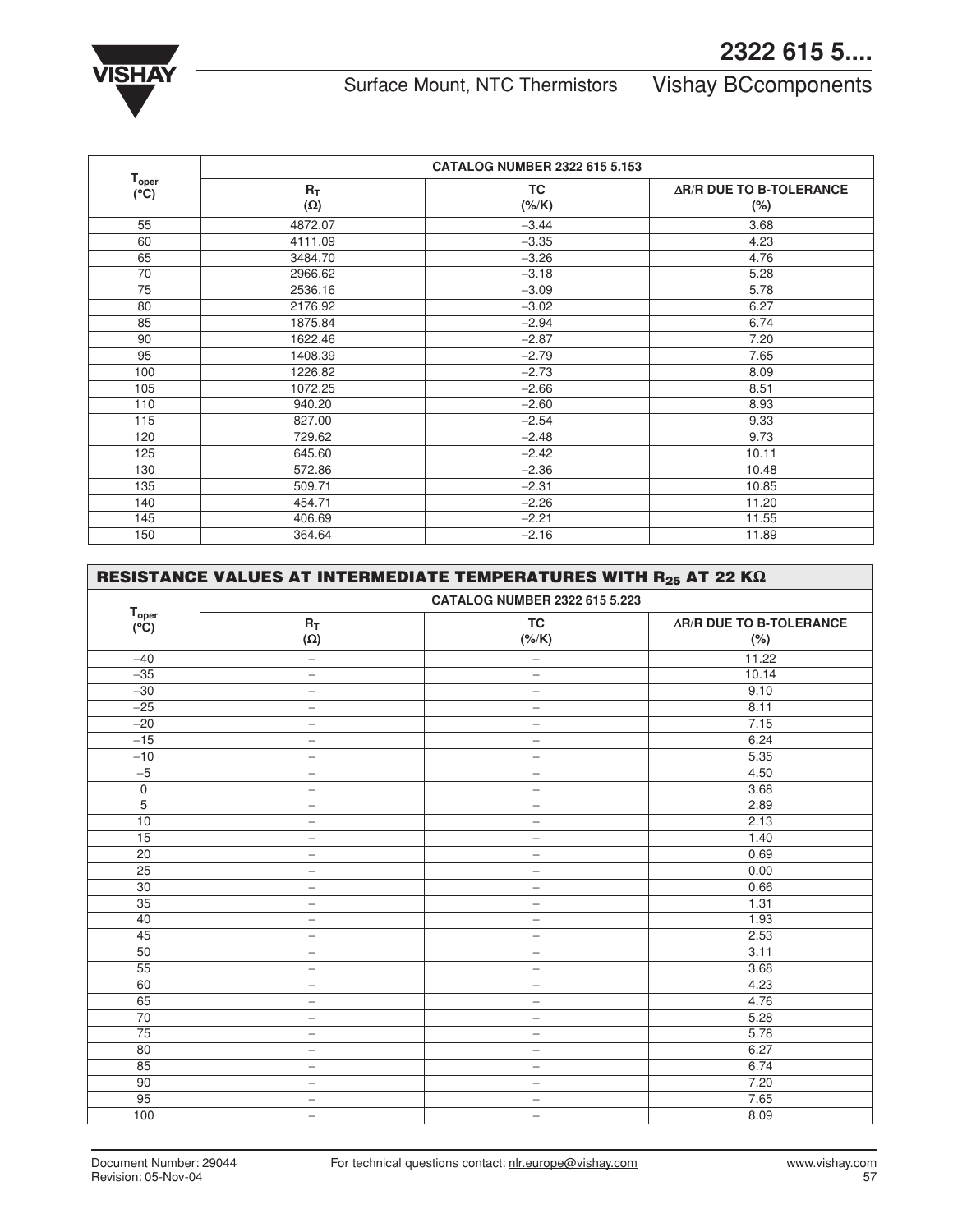# Vishay BCcomponents Surface Mount, NTC Thermistors



|                           |                     | <b>CATALOG NUMBER 2322 615 5.223</b> |                                          |
|---------------------------|---------------------|--------------------------------------|------------------------------------------|
| T <sub>oper</sub><br>(°C) | $R_T$<br>$(\Omega)$ | TC<br>(% / K)                        | <b>AR/R DUE TO B-TOLERANCE</b><br>$(\%)$ |
| 105                       |                     | -                                    | 8.51                                     |
| 110                       | -                   | -                                    | 8.93                                     |
| 115                       | –                   | $\overline{\phantom{m}}$             | 9.33                                     |
| 120                       |                     | $\overline{\phantom{0}}$             | 9.73                                     |
| 125                       | –                   | $\overline{\phantom{0}}$             | 10.11                                    |
| 130                       | —                   | $\qquad \qquad \longleftarrow$       | 10.48                                    |
| 135                       | –                   | $\overline{\phantom{0}}$             | 10.85                                    |
| 140                       | –                   | $\overline{\phantom{0}}$             | 11.20                                    |
| 145                       |                     | $\overline{\phantom{0}}$             | 11.55                                    |
| 150                       |                     |                                      | 11.89                                    |

|                          | RESISTANCE VALUES AT INTERMEDIATE TEMPERATURES WITH R <sub>25</sub> AT 33 K $\Omega$ |                               |                                |
|--------------------------|--------------------------------------------------------------------------------------|-------------------------------|--------------------------------|
| <b>T</b> <sub>oper</sub> |                                                                                      | CATALOG NUMBER 2322 615 5.333 |                                |
| $(^{\circ}C)$            | $R_T$                                                                                | <b>TC</b>                     | <b>AR/R DUE TO B-TOLERANCE</b> |
|                          | $(\Omega)$                                                                           | (% / K)                       | (%)                            |
| $-40$                    | 1116205                                                                              | $-6.79$                       | 7.58                           |
| $-35$                    | 800263                                                                               | $-6.53$                       | 6.83                           |
| $-30$                    | 581009                                                                               | $-6.28$                       | 6.13                           |
| $-25$                    | 426845                                                                               | $-6.05$                       | 5.45                           |
| $-20$                    | 317101                                                                               | $-5.84$                       | 4.80                           |
| $-15$                    | 238064                                                                               | $-5.63$                       | 4.18                           |
| $-10$                    | 180512                                                                               | $-5.44$                       | 3.58                           |
| $-5$                     | 138166                                                                               | $-5.26$                       | 3.01                           |
| $\overline{0}$           | 106700                                                                               | $-5.08$                       | 2.46                           |
| 5                        | 83100                                                                                | $-4.92$                       | 1.93                           |
| 10                       | 65241                                                                                | $-4.76$                       | 1.42                           |
| $\overline{15}$          | 51612                                                                                | $-4.61$                       | 0.93                           |
| 20                       | 41127                                                                                | $-4.47$                       | 0.46                           |
| $\overline{25}$          | 33000                                                                                | $-4.34$                       | 0.00                           |
| $\overline{30}$          | 26654                                                                                | $-4.21$                       | 0.22                           |
| 35                       | 21664                                                                                | $-4.08$                       | 0.43                           |
| 40                       | 17714                                                                                | $-3.97$                       | 0.64                           |
| 45                       | 14568                                                                                | $-3.86$                       | 0.84                           |
| 50                       | 12046                                                                                | $-3.75$                       | 1.03                           |
| $\overline{55}$          | 10014                                                                                | $-3.65$                       | 1.22                           |
| 60                       | 8365.9                                                                               | $-3.55$                       | 1.40                           |
| 65                       | 7023.2                                                                               | $-3.45$                       | 1.58                           |
| 70                       | 5923.3                                                                               | $-3.36$                       | 1.75                           |
| $\overline{75}$          | 5018.0                                                                               | $-3.27$                       | 1.92                           |
| 80                       | 4269.1                                                                               | $-3.19$                       | 2.08                           |
| 85                       | 3647.0                                                                               | $-3.11$                       | 2.23                           |
| 90                       | 3127.8                                                                               | $-3.03$                       | 2.54                           |
| $\overline{95}$          | 2692.7                                                                               | $-2.96$                       | 2.85                           |
| 100                      | 2326.6                                                                               | $-2.89$                       | 3.14                           |
| $\overline{105}$         | 2017.4                                                                               | $-2.82$                       | 3.43                           |
| $\overline{110}$         | 1755.2                                                                               | $-2.75$                       | 3.71                           |
| $\overline{115}$         | 1532.1                                                                               | $-2.69$                       | 3.98                           |
| 120                      | 1341.6                                                                               | $-2.63$                       | 4.24                           |
| 125                      | 1178.3                                                                               | $-2.57$                       | 4.50                           |
| $\overline{130}$         | 1038.0                                                                               | $-2.51$                       | 4.76                           |
| 135                      | 916.94                                                                               | $-2.45$                       | 5.00                           |
| 140                      | 812.24                                                                               | $-2.40$                       | 5.25                           |
| 145                      | 721.40                                                                               | $-2.35$                       | 5.48                           |
| 150                      | 642.37                                                                               | $-2.30$                       | 5.71                           |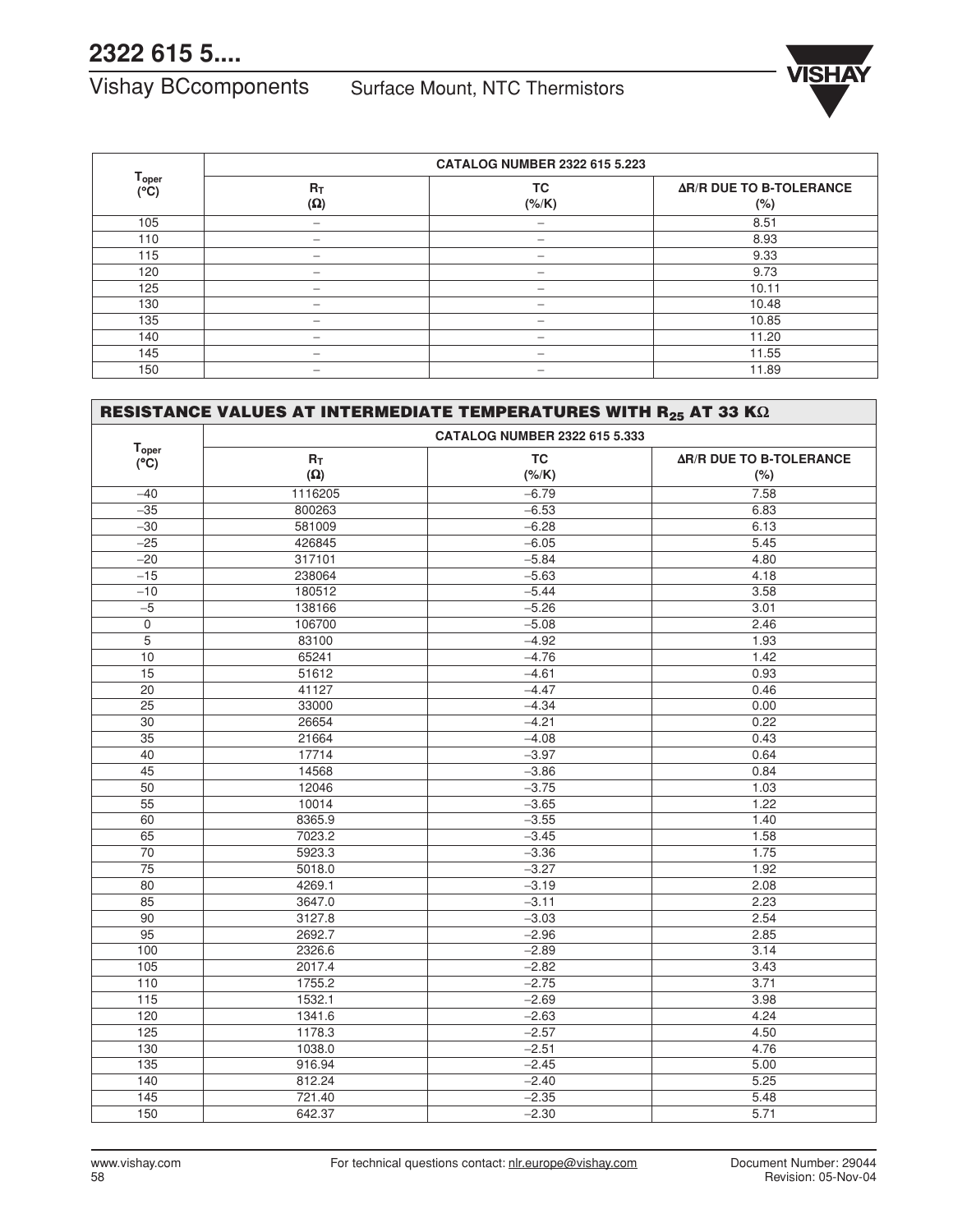

|                                 | RESISTANCE VALUES AT INTERMEDIATE TEMPERATURES WITH R <sub>25</sub> AT 47 K $\Omega$ |           |                                |  |
|---------------------------------|--------------------------------------------------------------------------------------|-----------|--------------------------------|--|
|                                 | <b>CATALOG NUMBER 2322 615 5.473</b>                                                 |           |                                |  |
| $T_{\rm oper}$<br>$(^{\circ}C)$ | $R_T$                                                                                | <b>TC</b> | <b>AR/R DUE TO B-TOLERANCE</b> |  |
|                                 | $(\Omega)$                                                                           | $(*/K)$   | (%)                            |  |
| $-40$                           | 1521799                                                                              | $-6.60$   | 7.58                           |  |
| $-35$                           | 1100680                                                                              | $-6.37$   | 6.83                           |  |
| $-30$                           | 805081                                                                               | $-6.15$   | 6.13                           |  |
| $-25$                           | 595168                                                                               | $-5.94$   | 5.45                           |  |
| $-20$                           | 444453                                                                               | $-5.74$   | 4.80                           |  |
| $-15$                           | 335105                                                                               | $-5.56$   | 4.18                           |  |
| $-10$                           | 254976                                                                               | $-5.38$   | 3.58                           |  |
| $-5$                            | 195699                                                                               | $-5.21$   | 3.01                           |  |
| $\mathsf{O}\xspace$             | 151452                                                                               | $-5.05$   | 2.46                           |  |
| 5                               | 118137                                                                               | $-4.89$   | 1.93                           |  |
| 10                              | 92847                                                                                | $-4.74$   | 1.42                           |  |
| $\overline{15}$                 | 73497                                                                                | $-4.60$   | 0.93                           |  |
| $\overline{20}$                 | 58581                                                                                | $-4.47$   | 0.46                           |  |
| 25                              | 47000                                                                                | $-4.34$   | 0.00                           |  |
| 30                              | 37946                                                                                | $-4.22$   | 0.22                           |  |
| $\overline{35}$                 | 30822                                                                                | $-4.10$   | 0.43                           |  |
| 40                              | 25180                                                                                | $-3.99$   | 0.64                           |  |
| 45                              | 20684                                                                                | $-3.88$   | 0.84                           |  |
| 50                              | 17082                                                                                | $-3.78$   | 1.03                           |  |
| $\overline{55}$                 | 14179                                                                                | $-3.68$   | 1.22                           |  |
| 60                              | 11827.4                                                                              | $-3.58$   | 1.40                           |  |
| 65                              | 9912.2                                                                               | $-3.49$   | 1.58                           |  |
| $\overline{70}$                 | 8344.7                                                                               | $-3.40$   | 1.75                           |  |
| $\overline{75}$                 | 7055.8                                                                               | $-3.31$   | 1.92                           |  |
| 80                              | 5990.9                                                                               | $-3.23$   | 2.08                           |  |
| $\overline{85}$                 | 5107.4                                                                               | $-3.15$   | 2.23                           |  |
| $\overline{90}$                 | 4371.0                                                                               | $-3.08$   | 2.54                           |  |
| 95                              | 3754.9                                                                               | $-3.00$   | 2.85                           |  |
| 100                             | 3237.3                                                                               | $-2.93$   | 3.14                           |  |
| $\overline{105}$                | 2800.8                                                                               | $-2.86$   | 3.43                           |  |
| 110                             | 2431.3                                                                               | $-2.80$   | 3.71                           |  |
| $\overline{115}$                | 2117.4                                                                               | $-2.73$   | 3.98                           |  |
| 120                             | 1849.8                                                                               | $-2.67$   | 4.24                           |  |
| 125                             | 1620.9                                                                               | $-2.61$   | 4.50                           |  |
| 130                             | 1424.6                                                                               | $-2.55$   | 4.76                           |  |
| 135                             | 1255.53                                                                              | $-2.50$   | 5.00                           |  |
| 140                             | 1109.60                                                                              | $-2.44$   | 5.25                           |  |
| 145                             | 983.22                                                                               | $-2.39$   | 5.48                           |  |
| 150                             | 873.49                                                                               | $-2.34$   | 5.71                           |  |

|  |  | RESISTANCE VALUES AT INTERMEDIATE TEMPERATURES WITH R <sub>25</sub> AT 68 K $\Omega$ |
|--|--|--------------------------------------------------------------------------------------|
|  |  |                                                                                      |

|                           | <b>CATALOG NUMBER 2322 615 5.683</b> |               |                                          |  |  |
|---------------------------|--------------------------------------|---------------|------------------------------------------|--|--|
| T <sub>oper</sub><br>(°C) | $R_T$<br>$(\Omega)$                  | ТC<br>(% / K) | <b>AR/R DUE TO B-TOLERANCE</b><br>$(\%)$ |  |  |
| $-40$                     | 2596437                              | $-6.92$       | 7.58                                     |  |  |
| $-35$                     | 1848208                              | $-6.68$       | 6.83                                     |  |  |
| $-30$                     | 1331164                              | $-6.45$       | 6.13                                     |  |  |
| $-25$                     | 969559                               | $-6.23$       | 5.45                                     |  |  |
| $-20$                     | 713753                               | $-6.02$       | 4.80                                     |  |  |
| $-15$                     | 530805                               | $-5.82$       | 4.18                                     |  |  |
| $-10$                     | 398593                               | $-5.64$       | 3.58                                     |  |  |
| $-5$                      | 302091                               | $-5.45$       | 3.01                                     |  |  |
| O                         | 230981                               | $-5.28$       | 2.46                                     |  |  |
| 5                         | 178104                               | $-5.12$       | 1.93                                     |  |  |
| 10                        | 138441                               | $-4.96$       | 1.42                                     |  |  |
| 15                        | 108442                               | $-4.81$       | 0.93                                     |  |  |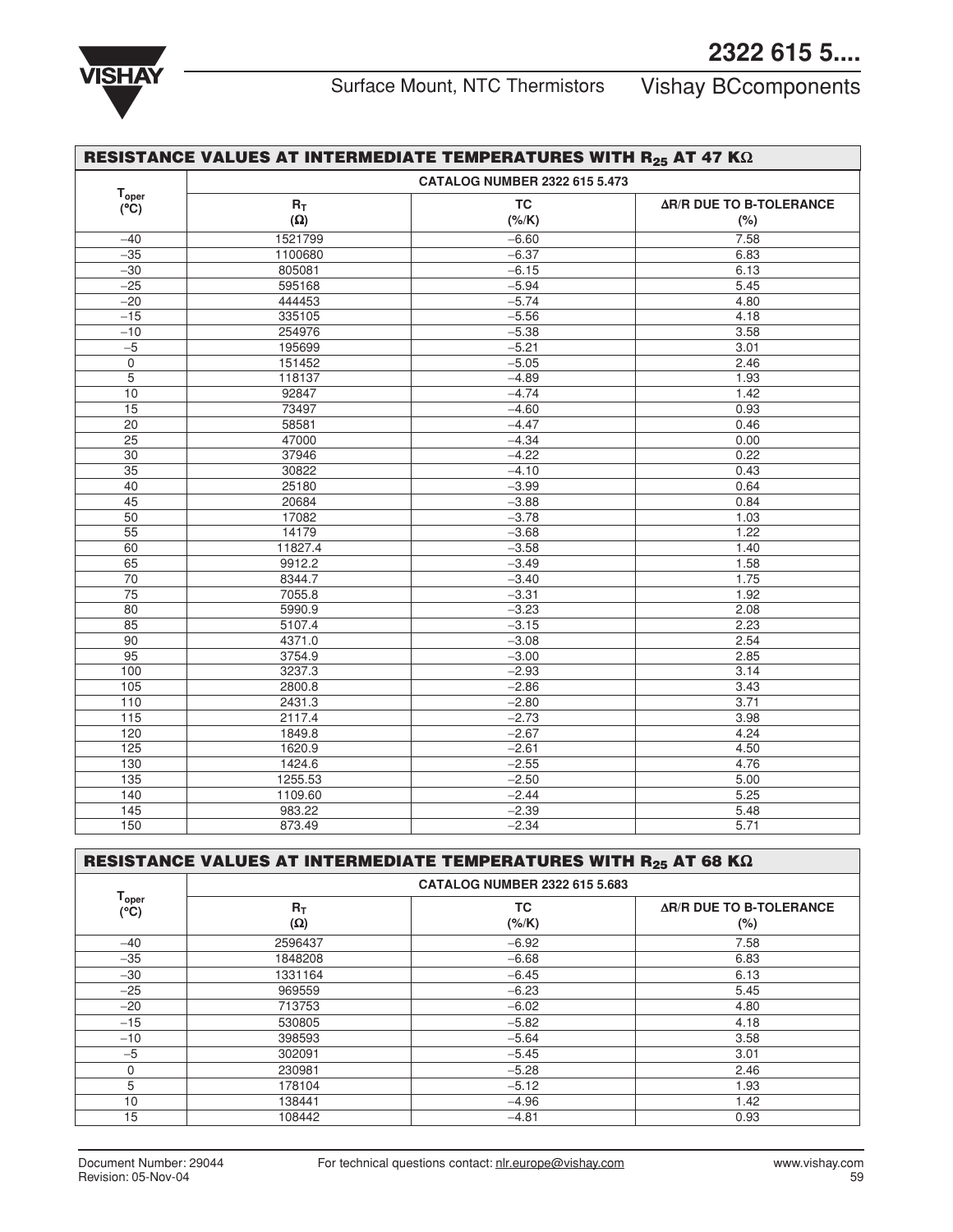## **2322 615 5....**

Vishay BCcomponents Surface Mount, NTC Thermistors



|                           | <b>CATALOG NUMBER 2322 615 5.683</b> |           |                                |  |
|---------------------------|--------------------------------------|-----------|--------------------------------|--|
| $T_{\text{oper}}$<br>(°C) | $R_T$                                | <b>TC</b> | <b>AR/R DUE TO B-TOLERANCE</b> |  |
|                           | $(\Omega)$                           | $(*/K)$   | (%)                            |  |
| 20                        | 85571                                | $-4.67$   | 0.46                           |  |
| 25                        | 68000                                | $-4.53$   | 0.00                           |  |
| 30                        | 54403                                | $-4.40$   | 0.22                           |  |
| 35                        | 43806                                | $-4.27$   | 0.43                           |  |
| 40                        | 35493                                | $-4.15$   | 0.64                           |  |
| 45                        | 28928                                | $-4.03$   | 0.84                           |  |
| 50                        | 23712.10                             | $-3.92$   | 1.03                           |  |
| 55                        | 19543.12                             | $-3.81$   | 1.22                           |  |
| 60                        | 16191.85                             | $-3.71$   | 1.40                           |  |
| 65                        | 13483.03                             | $-3.61$   | 1.58                           |  |
| 70                        | 11281.91                             | $-3.52$   | 1.75                           |  |
| 75                        | 9484.20                              | $-3.43$   | 1.92                           |  |
| 80                        | 8008.76                              | $-3.34$   | 2.08                           |  |
| 85                        | 6792.08                              | $-3.25$   | 2.23                           |  |
| 90                        | 5784.22                              | $-3.17$   | 2.54                           |  |
| 95                        | 4945.65                              | $-3.09$   | 2.85                           |  |
| 100                       | 4244.99                              | $-3.02$   | 3.14                           |  |
| 105                       | 3657.17                              | $-2.94$   | 3.43                           |  |
| 110                       | 3162.06                              | $-2.87$   | 3.71                           |  |
| 115                       | 2743.45                              | $-2.81$   | 3.98                           |  |
| 120                       | 2388.22                              | $-2.74$   | 4.24                           |  |
| 125                       | 2085.71                              | $-2.68$   | 4.50                           |  |
| 130                       | 1827.19                              | $-2.62$   | 4.76                           |  |
| 135                       | 1605.54                              | $-2.56$   | 5.00                           |  |
| 140                       | 1414.89                              | $-2.50$   | 5.25                           |  |
| 145                       | 1250.39                              | $-2.44$   | 5.48                           |  |
| 150                       | 1108.03                              | $-2.39$   | 5.71                           |  |

|                                    | RESISTANCE VALUES AT INTERMEDIATE TEMPERATURES WITH R25 AT 100 K $\Omega$ |           |                                |  |  |  |
|------------------------------------|---------------------------------------------------------------------------|-----------|--------------------------------|--|--|--|
|                                    | <b>CATALOG NUMBER 2322 615 5.104</b>                                      |           |                                |  |  |  |
| $T_{\text{oper}}$<br>$(^{\circ}C)$ | $R_T$                                                                     | <b>TC</b> | <b>AR/R DUE TO B-TOLERANCE</b> |  |  |  |
|                                    | $(\Omega)$                                                                | $(*/K)$   | $(\%)$                         |  |  |  |
| $-40$                              | 3833689                                                                   | $-6.96$   | 7.58                           |  |  |  |
| $-35$                              | 2724206                                                                   | $-6.71$   | 6.83                           |  |  |  |
| $-30$                              | 1959612                                                                   | $-6.47$   | 6.13                           |  |  |  |
| $-25$                              | 1426014                                                                   | $-6.25$   | 5.45                           |  |  |  |
| $-20$                              | 1049150                                                                   | $-6.03$   | 4.80                           |  |  |  |
| $-15$                              | 779950                                                                    | $-5.83$   | 4.18                           |  |  |  |
| $-10$                              | 585575                                                                    | $-5.64$   | 3.58                           |  |  |  |
| $-5$                               | 443786                                                                    | $-5.45$   | 3.01                           |  |  |  |
| $\mathbf 0$                        | 339343                                                                    | $-5.28$   | 2.46                           |  |  |  |
| 5                                  | 261695                                                                    | $-5.11$   | 1.93                           |  |  |  |
| 10                                 | 203455                                                                    | $-4.96$   | 1.42                           |  |  |  |
| 15                                 | 159402                                                                    | $-4.81$   | 0.93                           |  |  |  |
| 20                                 | 125811                                                                    | $-4.66$   | 0.46                           |  |  |  |
| 25                                 | 100000                                                                    | $-4.52$   | 0.00                           |  |  |  |
| 30                                 | 80021                                                                     | $-4.39$   | 0.22                           |  |  |  |
| 35                                 | 64447                                                                     | $-4.27$   | 0.43                           |  |  |  |
| 40                                 | 52224                                                                     | $-4.15$   | 0.64                           |  |  |  |
| 45                                 | 42570                                                                     | $-4.03$   | 0.84                           |  |  |  |
| 50                                 | 34897                                                                     | $-3.92$   | 1.03                           |  |  |  |
| 55                                 | 28763                                                                     | $-3.81$   | 1.22                           |  |  |  |
| 60                                 | 23830                                                                     | $-3.71$   | 1.40                           |  |  |  |
| 65                                 | 19842.4                                                                   | $-3.61$   | 1.58                           |  |  |  |
| 70                                 | 16601.3                                                                   | $-3.52$   | 1.75                           |  |  |  |
| 75                                 | 13953.8                                                                   | $-3.43$   | 1.92                           |  |  |  |
| 80                                 | 11780.6                                                                   | $-3.34$   | 2.08                           |  |  |  |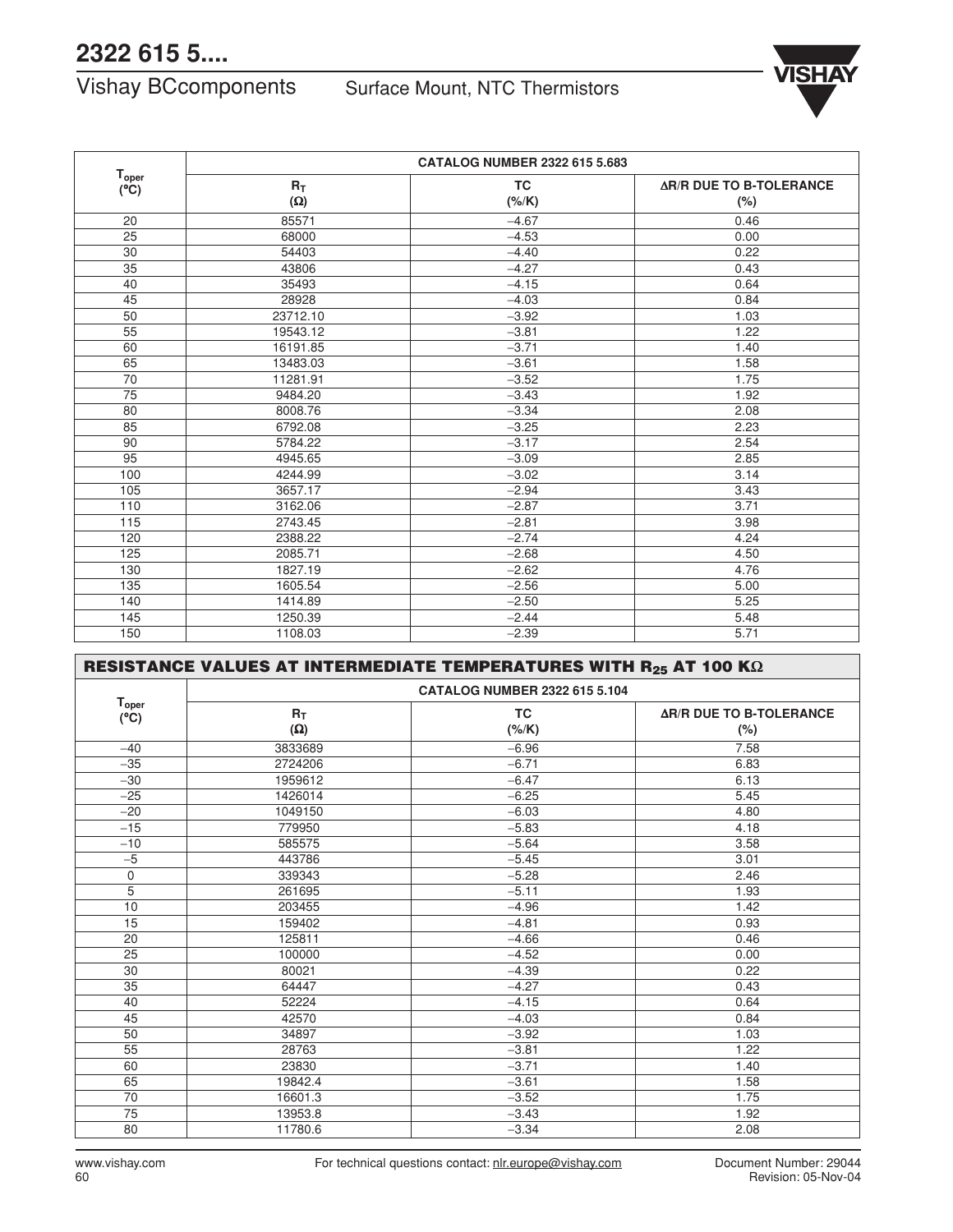## **2322 615 5....**



# Surface Mount, NTC Thermistors Vishay BCcomponents

| T <sub>oper</sub><br>(°C) | <b>CATALOG NUMBER 2322 615 5.104</b> |                      |                                           |  |
|---------------------------|--------------------------------------|----------------------|-------------------------------------------|--|
|                           | $R_T$<br>$(\Omega)$                  | <b>TC</b><br>$(*/K)$ | <b>AR/R DUE TO B-TOLERANCE</b><br>$(\% )$ |  |
| 85                        | 9988.4                               | $-3.26$              | 2.23                                      |  |
| 90                        | 8503.6                               | $-3.18$              | 2.54                                      |  |
| 95                        | 7268.2                               | $-3.10$              | 2.85                                      |  |
| 100                       | 6236.0                               | $-3.03$              | 3.14                                      |  |
| 105                       | 5370.1                               | $-2.95$              | 3.43                                      |  |
| 110                       | 4640.8                               | $-2.88$              | 3.71                                      |  |
| 115                       | 4024.3                               | $-2.82$              | 3.98                                      |  |
| 120                       | 3501.2                               | $-2.75$              | 4.24                                      |  |
| 125                       | 3055.8                               | $-2.69$              | 4.50                                      |  |
| 130                       | 2675.3                               | $-2.63$              | 4.76                                      |  |
| 135                       | 2349.16                              | $-2.57$              | 5.00                                      |  |
| 140                       | 2068.70                              | $-2.51$              | 5.25                                      |  |
| 145                       | 1826.80                              | $-2.46$              | 5.48                                      |  |
| 150                       | 1617.53                              | $-2.41$              | 5.71                                      |  |

|                                    | RESISTANCE VALUES AT INTERMEDIATE TEMPERATURES WITH R25 AT 330 K $\Omega$ |           |                                |  |  |
|------------------------------------|---------------------------------------------------------------------------|-----------|--------------------------------|--|--|
|                                    | <b>CATALOG NUMBER 2322 615 5.334</b>                                      |           |                                |  |  |
| $T_{\text{oper}}$<br>$(^{\circ}C)$ | $R_T$                                                                     | <b>TC</b> | <b>AR/R DUE TO B-TOLERANCE</b> |  |  |
|                                    | $(\Omega)$                                                                | $(*/K)$   | (%)                            |  |  |
| $-40$                              | 10487886                                                                  | $-6.53$   | 7.58                           |  |  |
| $-35$                              | 7608431                                                                   | $-6.31$   | 6.83                           |  |  |
| $-30$                              | 5579063                                                                   | $-6.10$   | 6.13                           |  |  |
| $-25$                              | 4133083                                                                   | $-5.90$   | 5.45                           |  |  |
| $-20$                              | 3091952                                                                   | $-5.71$   | 4.80                           |  |  |
| $-15$                              | 2334781                                                                   | $-5.53$   | 4.18                           |  |  |
| $-10$                              | 1778826                                                                   | $-5.35$   | 3.58                           |  |  |
| $-5$                               | 1366860                                                                   | $-5.19$   | 3.01                           |  |  |
| $\mathbf 0$                        | 1058900                                                                   | $-5.03$   | 2.46                           |  |  |
| $\overline{5}$                     | 826748                                                                    | $-4.87$   | 1.93                           |  |  |
| 10                                 | 650328                                                                    | $-4.73$   | 1.42                           |  |  |
| $\overline{15}$                    | 515223                                                                    | $-4.59$   | 0.93                           |  |  |
| 20                                 | 410989                                                                    | $-4.45$   | 0.46                           |  |  |
| $\overline{25}$                    | 330000                                                                    | $-4.33$   | 0.00                           |  |  |
| 30                                 | 266642                                                                    | $-4.20$   | 0.22                           |  |  |
| $\overline{35}$                    | 216752                                                                    | $-4.08$   | 0.43                           |  |  |
| $\overline{40}$                    | 177219                                                                    | $-3.97$   | 0.64                           |  |  |
| $\overline{45}$                    | 145704                                                                    | $-3.86$   | 0.84                           |  |  |
| 50                                 | 120433.64                                                                 | $-3.76$   | 1.03                           |  |  |
| $\overline{55}$                    | 100058.09                                                                 | $-3.66$   | 1.22                           |  |  |
| 60                                 | 83540.50                                                                  | $-3.56$   | 1.40                           |  |  |
| 65                                 | 70081.02                                                                  | $-3.47$   | 1.58                           |  |  |
| $\overline{70}$                    | 59058.74                                                                  | $-3.38$   | 1.75                           |  |  |
| $\overline{75}$                    | 49988.97                                                                  | $-3.29$   | 1.92                           |  |  |
| 80                                 | 42491.26                                                                  | $-3.21$   | 2.08                           |  |  |
| 85                                 | 36265.45                                                                  | $-3.13$   | 2.23                           |  |  |
| 90                                 | 31073.52                                                                  | $-3.05$   | 2.54                           |  |  |
| 95                                 | 26725.79                                                                  | $-2.98$   | 2.85                           |  |  |
| 100                                | 23070.38                                                                  | $-2.91$   | 3.14                           |  |  |
| $\frac{105}{105}$                  | 19985.16                                                                  | $-2.84$   | 3.43                           |  |  |
| 110                                | 17371.44                                                                  | $-2.77$   | 3.71                           |  |  |
| 115                                | 15149.15                                                                  | $-2.71$   | 3.98                           |  |  |
| 120                                | 13253.08                                                                  | $-2.64$   | 4.24                           |  |  |
| 125                                | 11629.86                                                                  | $-2.58$   | 4.50                           |  |  |
| $\overline{130}$                   | 10235.70                                                                  | $-2.52$   | 4.76                           |  |  |
| $\overline{135}$                   | 9034.48                                                                   | $-2.47$   | 5.00                           |  |  |
| 140                                | 7996.32                                                                   | $-2.41$   | 5.25                           |  |  |
| $\overline{145}$                   | 7096.44                                                                   | $-2.36$   | 5.48                           |  |  |
| 150                                | 6314.17                                                                   | $-2.31$   | 5.71                           |  |  |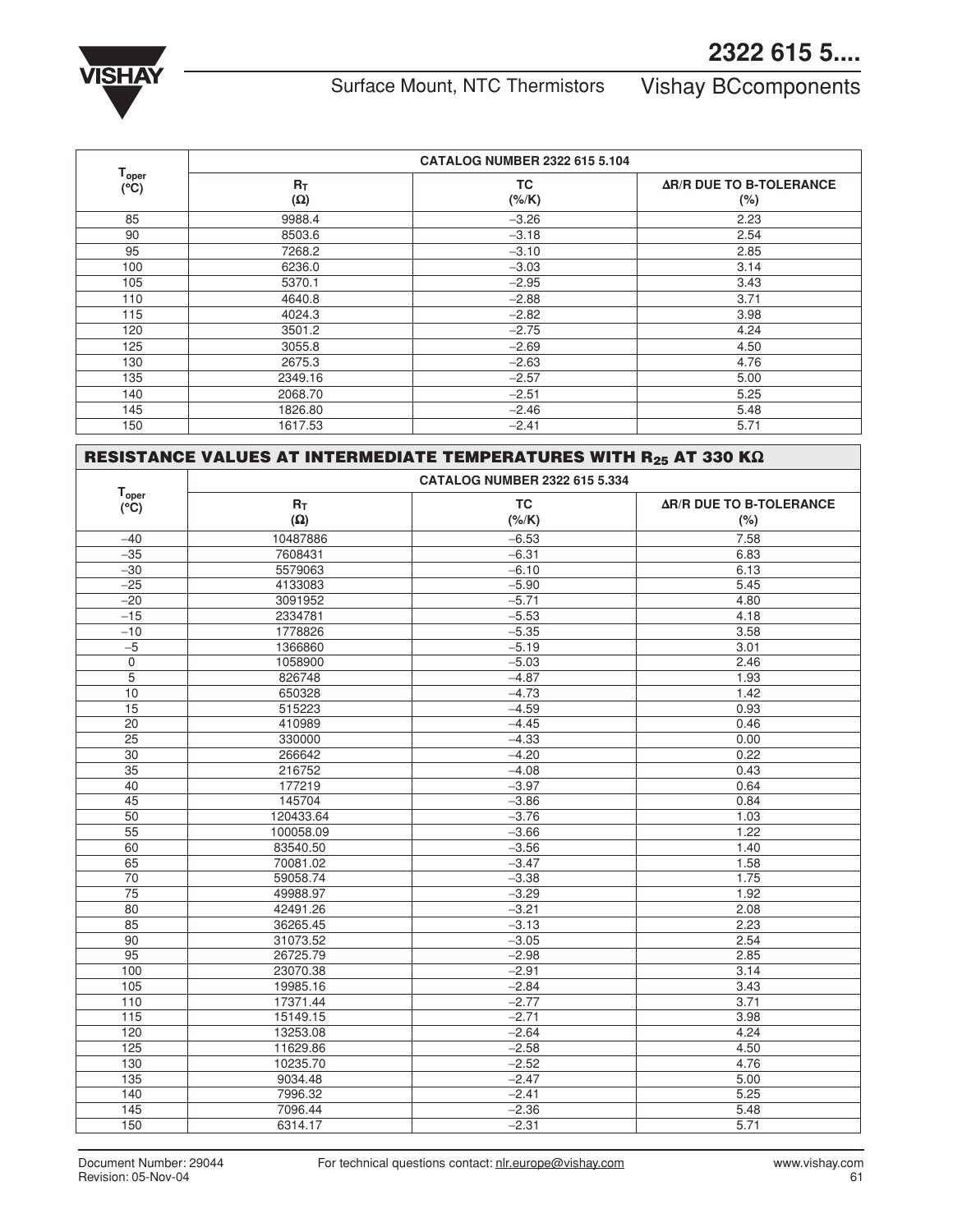# **2322 615 5....**

## Vishay BCcomponents Surface Mount, NTC Thermistors



| RESISTANCE VALUES AT INTERMEDIATE TEMPERATURES WITH R25 AT 470 K $\Omega$ |            |                                      |                                |  |  |  |
|---------------------------------------------------------------------------|------------|--------------------------------------|--------------------------------|--|--|--|
|                                                                           |            | <b>CATALOG NUMBER 2322 615 5.474</b> |                                |  |  |  |
| <b>T</b> <sub>oper</sub><br>$(^{\circ}C)$                                 | $R_T$      | <b>TC</b>                            | <b>AR/R DUE TO B-TOLERANCE</b> |  |  |  |
|                                                                           | $(\Omega)$ | $(*/K)$                              | $(\% )$                        |  |  |  |
| $-40$                                                                     | 16324913   | $-6.70$                              | 7.58                           |  |  |  |
| $-35$                                                                     | 11742019   | $-6.48$                              | 6.83                           |  |  |  |
| $-30$                                                                     | 8539774    | $-6.26$                              | 6.13                           |  |  |  |
| $-25$                                                                     | 6276830    | $-6.05$                              | 5.45                           |  |  |  |
| $-20$                                                                     | 4660312    | $-5.86$                              | 4.80                           |  |  |  |
| $-15$                                                                     | 3493589    | $-5.67$                              | 4.18                           |  |  |  |
| $-10$                                                                     | 2643155    | $-5.49$                              | 3.58                           |  |  |  |
| $-5$                                                                      | 2017389    | $-5.32$                              | 3.01                           |  |  |  |
| $\overline{0}$                                                            | 1552759    | $-5.15$                              | 2.46                           |  |  |  |
| $\overline{5}$                                                            | 1204778    | $-5.00$                              | 1.93                           |  |  |  |
| 10                                                                        | 941992     | $-4.85$                              | 1.42                           |  |  |  |
| $\overline{15}$                                                           | 741961     | $-4.70$                              | 0.93                           |  |  |  |
| $\overline{20}$                                                           | 588538     | $-4.56$                              | 0.46                           |  |  |  |
| $\overline{25}$                                                           | 470000     | $-4.43$                              | 0.00                           |  |  |  |
| 30                                                                        | 377772     | $-4.31$                              | 0.22                           |  |  |  |
| $\overline{35}$                                                           | 305531     | $-4.18$                              | 0.43                           |  |  |  |
| 40                                                                        | 248579     | $-4.07$                              | 0.64                           |  |  |  |
| $\overline{45}$                                                           | 203402     | $-3.96$                              | 0.84                           |  |  |  |
| 50                                                                        | 167350.17  | $-3.85$                              | 1.03                           |  |  |  |
| $\overline{55}$                                                           | 138415.65  | $-3.75$                              | 1.22                           |  |  |  |
| 60                                                                        | 115064.97  | $-3.65$                              | 1.40                           |  |  |  |
| 65                                                                        | 96120.34   | $-3.55$                              | 1.58                           |  |  |  |
| 70                                                                        | 80671.71   | $-3.46$                              | 1.75                           |  |  |  |
| $\overline{75}$                                                           | 68011.83   | $-3.37$                              | 1.92                           |  |  |  |
| 80                                                                        | 57588.01   | $-3.29$                              | 2.08                           |  |  |  |
| 85                                                                        | 48965.99   | $-3.20$                              | 2.23                           |  |  |  |
| 90                                                                        | 41802.84   | $-3.12$                              | 2.54                           |  |  |  |
| 95                                                                        | 35826.37   | $-3.05$                              | 2.85                           |  |  |  |
| 100                                                                       | 30819.49   | $-2.97$                              | 3.14                           |  |  |  |
| 105                                                                       | 26608.25   | $-2.90$                              | 3.43                           |  |  |  |
| 110                                                                       | 23052.64   | $-2.83$                              | 3.71                           |  |  |  |
| 115                                                                       | 20039.47   | $-2.77$                              | 3.98                           |  |  |  |
| 120                                                                       | 17476.84   | $-2.70$                              | 4.24                           |  |  |  |
| 125                                                                       | 15289.84   | $-2.64$                              | 4.50                           |  |  |  |
| 130                                                                       | 13417.16   | $-2.58$                              | 4.76                           |  |  |  |
| $\overline{135}$                                                          | 11808.44   | $-2.53$                              | 5.00                           |  |  |  |
| 140                                                                       | 10422.13   | $-2.47$                              | 5.25                           |  |  |  |
| 145                                                                       | 9223.86    | $-2.42$                              | 5.48                           |  |  |  |
| 150                                                                       | 8185.07    | $-2.36$                              | 5.71                           |  |  |  |

## **SOLDERING CONDITIONS**

This SMD thermistor is only suitable for wave or reflow soldering, in accordance with *"CECC 00802"*. The maximum temperature of 260 ∞C during 10 s should not be exceeded.

Typical examples of a soldering processes that will provide reliable joints without damage, are shown below.



www.vishay.com For technical questions contact: nlr.europe@vishay.com Document Number: 29044